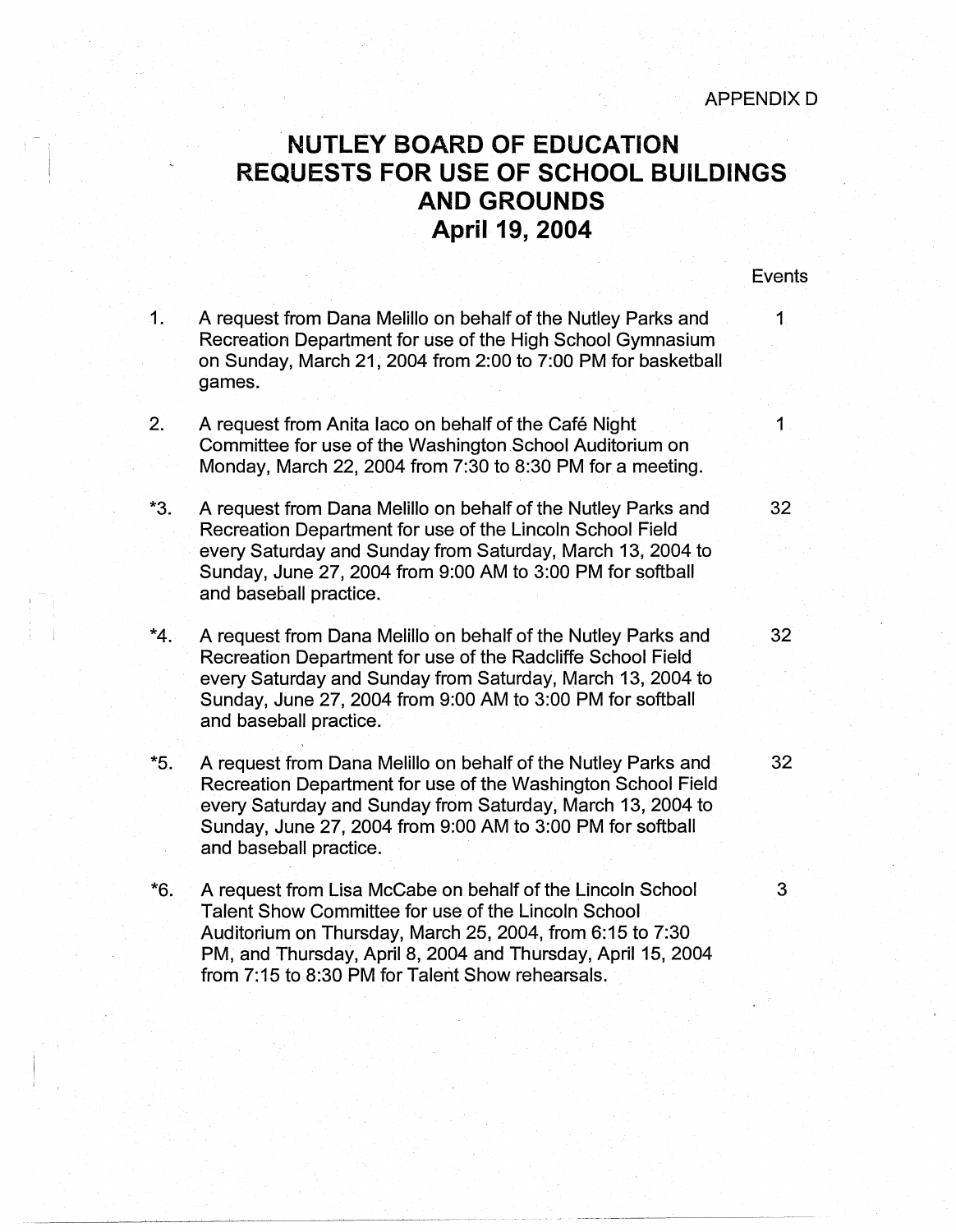\*7. A request from Susan DePiro on behalf of the Lincoln School 3 Talent Show Committee for use of the Lincoln School Auditorium on Monday, April 12, 2004, from 7:30 to 8:30 PM, and Wednesday, April 14, 2004 and Wednesday, April 21, 2004 from 7:00 to 8:00 PM for Talent Show rehearsals. \*8. A request from Kathy Mangrenito on behalf of the Lincoln 4 School Talent Show Committee for use of the Lincoln School Teacher's Cafeteria on Wednesday afternoons from Wednesday, March 31, 2004 to Wednesday, April 21, 2004 from 3:30 to 4:30 PM for Talent Show rehearsals. 9. A request from Robyn Zeiher on behalf of Girl Scout Troop # 1 1203 for use of the Yantacaw School Auditorium on Friday, June 11, 2004 from 6:00 to 9:00 PM for a year-end ceremony. 10. A request from Bonnie Donofrio on behalf of the Lincoln School 1 Talent Show Committee for use of the Lincoln School Gymnasium on Thursday, April 8, 2004 from 6:15 to 7:30 PM for Talent Show rehearsal. \*11. A request from Lisa De Fabbi on behalf of the Lincoln School 2 Talent Show Committee for use of the Lincoln School Teachers' Café on Thursday, April 8, 2004 from 6:15 to 7:15 PM and Friday, April 16, 2004 from 7:30 to 8:30 PM for Talent Show rehearsals. 12. A request from Peggy Brodowski on behalf of the Yantacaw 1 School 6<sup>th</sup> Grade Yearbook Committee for use of the Yantacaw School Art Room on Wednesday, April 7, 2004 from 7:00 to 9:00 PM for a committee meeting. 13. A request from Anita laco on behalf of the St. Mary's Café Night 1 Committee for use of the Washington School Gymnasium on Monday, April 5, 2004 from 7:00 to 8:00 PM for a meeting and rehearsal. \*14. A request from Christina Osieja on behalf of the Academic 19 Booster Club for use of the Auditorium, Gymnasium, and several classrooms at Yantacaw School from Monday, June 28,

2004 to Friday, July 23, 2004 from 9:00 AM to 12 Noon for the

summer "Let's Learn Program"